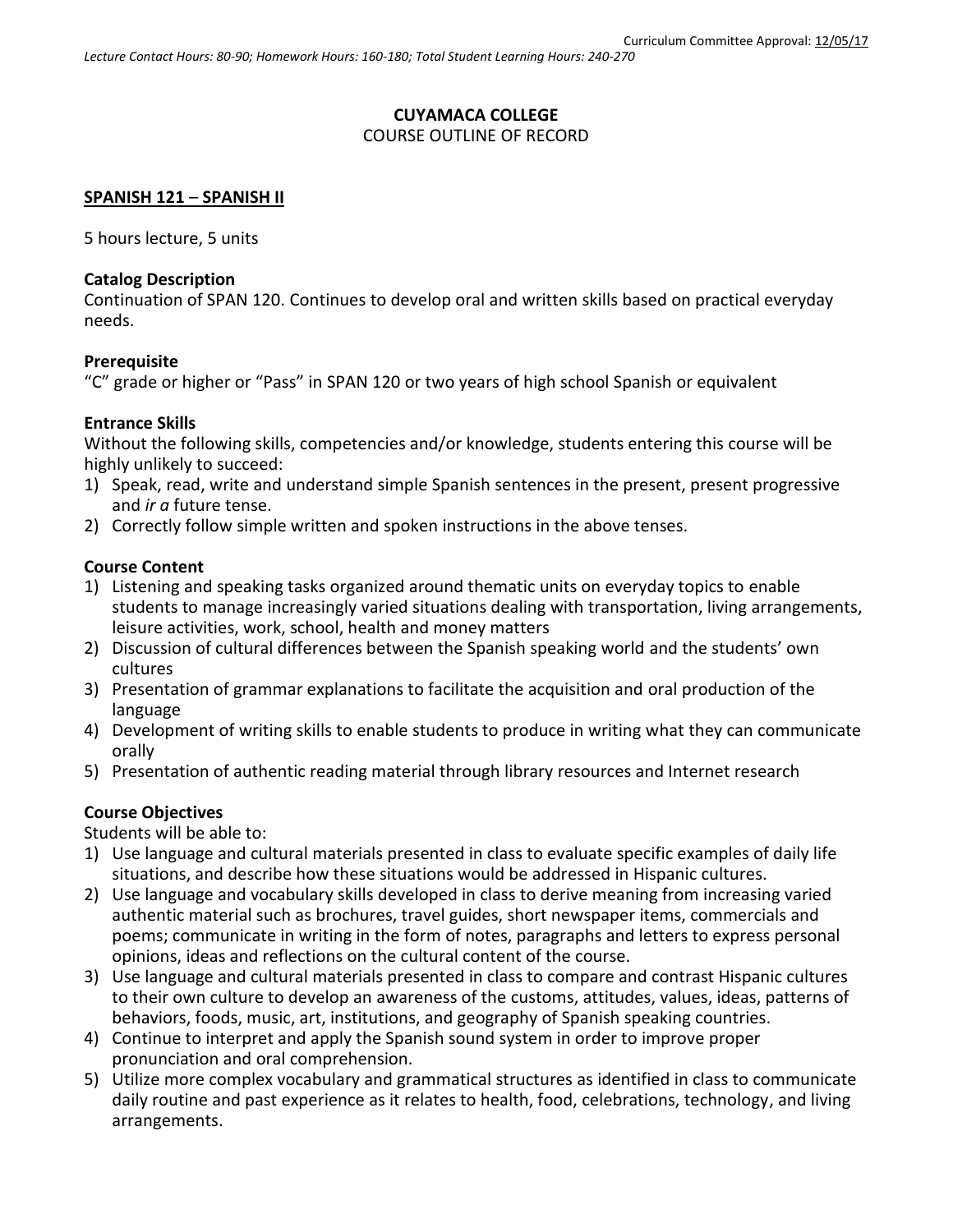A grading system will be established by the instructor and implemented uniformly. Grades will be based on demonstrated proficiency in subject matter determined by multiple measurements of evaluation, one of which must be essay exams, skills demonstration or, where appropriate, the symbol system.

- 1) Written and oral exams that measure students' ability to use the Spanish sound system, vocabulary and grammar to listen, read, write and speak Spanish in the present and past tenses.
- 2) Written assignments in which students must use appropriate vocabulary and grammar to write notes, postcards and letters dealing with health, food, celebrations, technology, living arrangements, and daily routine activities.
- 3) Oral presentations in which students demonstrate the ability to communicate personal information in the present and past.
- 4) Comprehensive oral and written final exam that measures students' ability to utilize appropriate vocabulary and grammatical structures as identified in class to communicate daily activities in the present and past as related to health, ordering food, shopping, daily routines, celebrations, technology, and living arrangements.

# **Special Materials Required of Student**

None

# **Minimum Instructional Facilities**

- 1) Smart classroom with maps, bulletin board, overhead projector
- 2) Audiovisual: cassette recorder, CD player, document camera, video camera

## **Method of Instruction**

- 1) Lecture and presentation of communicative activities and supporting target language structures
- 2) Discussion of cultural content
- 3) Multimedia presentations

# **Out-of-Class Assignments**

- 1) Preparation for oral presentations
- 2) Reading assignments
- 3) Written assignments

## **Texts and References**

- 1) Required (representative example): Blanco & Donley. *VISTAS*. 5th edition. Vista Higher Learning, 2016.
- 2) Supplemental: Bilingual dictionary, My Personal Dictionary booklet, *501 Conjugated Verbs*.

# **Exit Skills**

Students having successfully completed this course exit with the following skills, competencies and/or knowledge:

- 1) Understand simple statements and questions and participate in informal conversation by asking and answering questions.
- 2) Supply personal information and simple descriptions, both orally and in writing.
- 3) Produce short messages, notes, letters and descriptions of self, family, personal and routine school and work experiences.
- 4) Speak, understand, read and write in the preterit and imperfect past and past progressive, informal commands, and present subjunctive; recognize and use relative pronouns and reciprocal actions with reflexive pronouns; differentiate between *por/para*; use direct and indirect object pronouns together.
- 5) Express likes and dislikes; narrate in the past; describe habitual actions in the past; express extremes; tell how long something has been happening or how long ago something happened; express unplanned or unexpected events; express desires and requests.